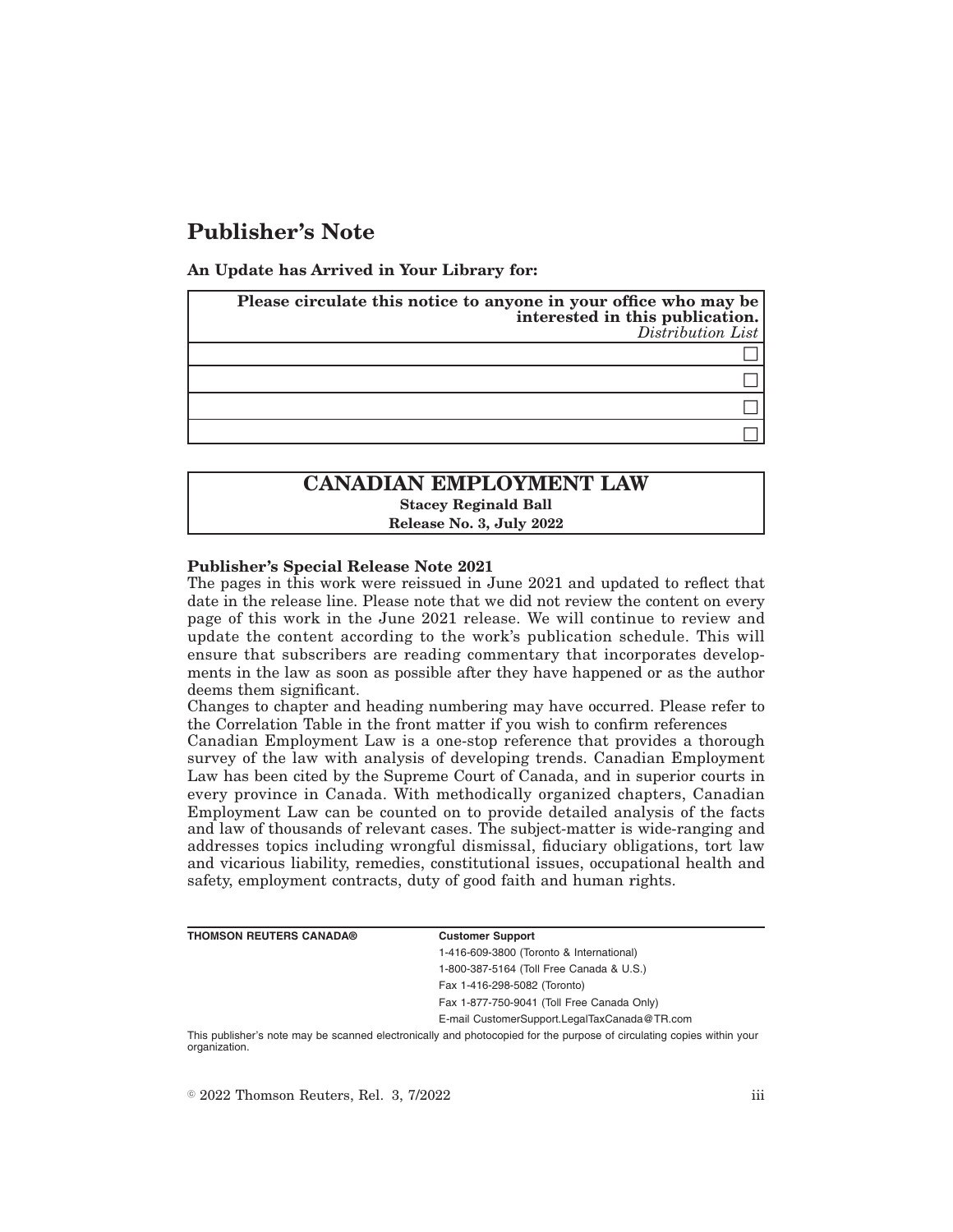#### **What's New in this Update:**

This release updates the case law and commentary in Chapters 6 (Employment Contracts), 7 (Restraint of Trade Doctrine in Employment Context), 9 (Reasonable Notice of Dismissal), 12 (Mitigation), 13 (Fiduciary Obligations), 23 (Canada Labour Code and Non-Organized Employees), and 24 (Remedies). Also in this release, over 140 entries have been added to the Notice Charts contained at Chapter 9 (Reasonable Notice of Dismissal).

#### **Case Highlights**

- E **EMPLOYMENT CONTRACTS NOTICE TO EMPLOYEE OF LIMITING TERMINATION PROVISION —** As a general rule (set out by the Court of Appeal for Ontario in *Dawe v. The Equitable Life Insurance Company of Canada*, 2019 CarswellOnt 9681, and by the Superior Court of Justice in *Battiston v. Microsoft Canada Inc.*), an employer must draw to the employee's attention a limiting condition on compensation payable upon termination. A pre-condition of the acceptance of limiting conditions is the employee's knowledge of them. In *Battiston v. Microsoft Canada Inc.*, 2021 ONCA 727, the Court of Appeal reversed the trial judge on the issue of whether the term was brought to the employee's attention because the employee checked a box indicating that he had read the terms of the stock awards plan and agreed to the terms of the agreement. (The Court of Appeal's decision should be read alongside the Supreme Court of Canada's decision in *Douez v. Facebook, Inc.*, 2017 SCC 33, where a contractual provision was not enforceable notwithstanding that the employee had clicked on online box "agreeing" to Facebook's terms and conditions.
- E **RESTRAINT OF TRADE DOCTRINE IN THE EMPLOYMENT CONTEXT — REASONABLENESS BETWEEN THE PARTIES —** In *Parekh et al. v. Schecter et al.*, 2022 ONSC 302 (Ont. S.C.J.), a prohibition against a dentist's competition within a five-kilometer radius within central Toronto for three years was enforced by an interlocutory injunction. The court found that the non-competition covenant was "more closely attached to the contract for the sale of the business compared to one prepared in an employment context". Where, as here, the associate dentist was a significant part of the goodwill of the dental practice, there was a greater possibility that a non-competition clause would be enforced. That the dentist did not receive consideration for goodwill upon the sale of a practice did not alter the result, where the associate's "inextricable role" in the practice was well beyond that of a regular employee.
- E **CANADA LABOUR CODE AND NON-ORGANIZED EMPLOYEES — QUALIFYING CONDITIONS — NO OTHER REDRESS —** In *Hayes and Royal Bank of Canada, Re*, 2021 CIRB 961 (C.I.R.B.), the complainant filed an unjust dismissal claim under the *Canada Labour Code*. The complaint arose in the context of the claimant's return from a short-term disability leave and included allegations that the employer had discriminated against the complainant on the basis of disability by its reorganization of his work functions. The Board dismissed the complaint under s. 242(3.1)(b) of the *Code* on the basis that there existed an